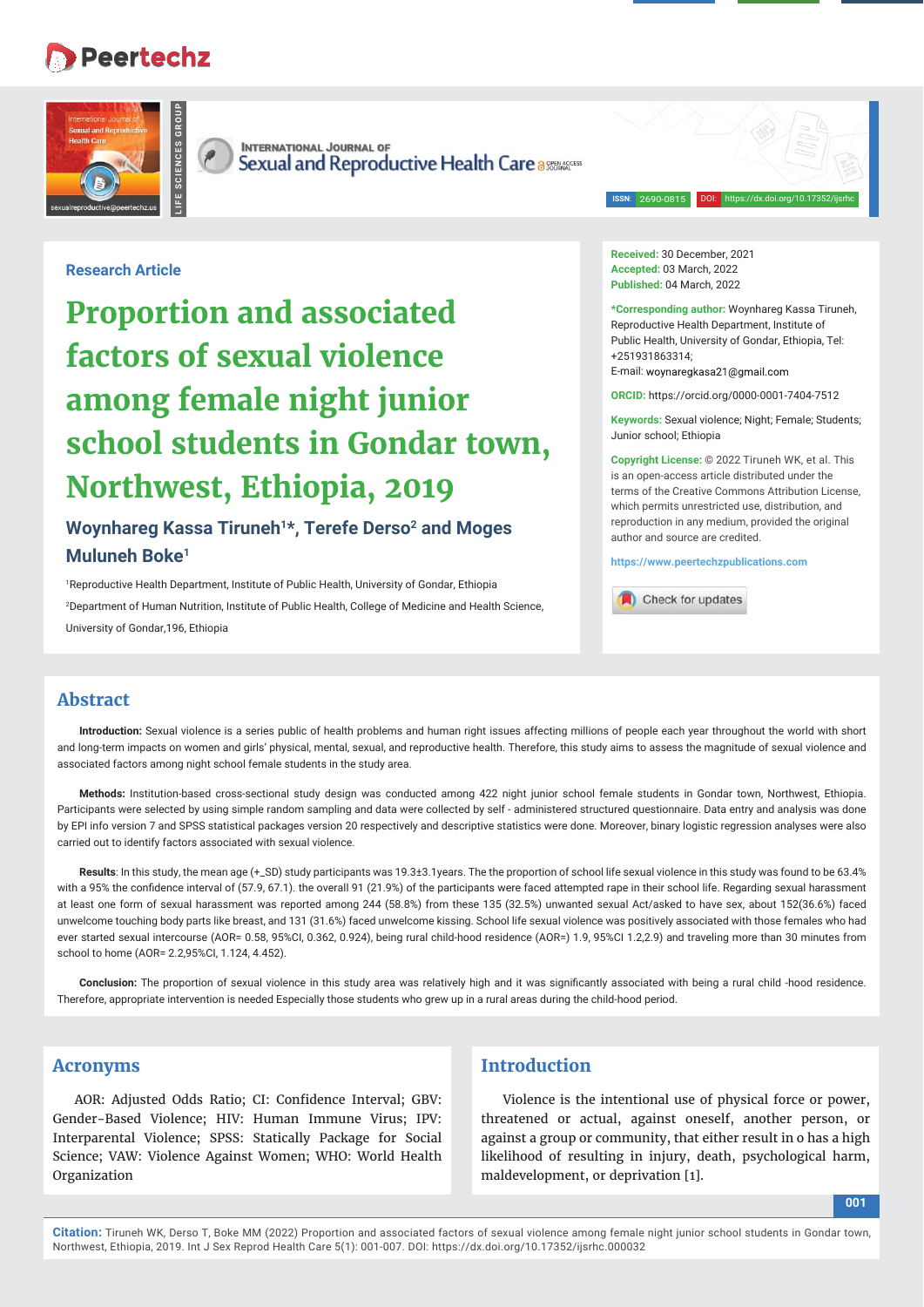Sexual violence is a severe public health problem that has drawn global attention as a worldwide problem [2]. Sexual violence results in short and long-term adverse psychological and social outcomes. Sexual violence is any sexual act or attempts to obtain a sexual act, or other act directed against a person's sexuality using coercion, by any person regardless of their relationship to the victim, in any setting, including but not limited to home and workplace [3]. Sexual violence is the most common form of GBV (Gender-Based Violence) occurred in schools including rape, attempt rape, sexual harassment, coercion, sexual abuse, sexual contact with force, that could be performed on women and girls against their consent or will by using physical force or any other means [4]. It is a fundamental violation of the human right to liberty and freedom from fear and is now recognized as a public health priority [5]. It is common among children, adolescents and women both in industrial and developing nations [6,7]. Worldwide, an estimated 1 in 3 women are physically or sexually abused; and 1 in 5 experienced rape or attempted rape in their lifetime [2]. A cross-sectional study was done in Nigeria among private and public secondary schools to assess GBV showed that the prevalence of sexual violence is estimated to be Public 41.4% vs Private 37.4% [8]. The study conducted in Nigeria high school students showed that the prevalence of lifetime rape and attempted rapes were 15% and 27% respectively [9].

According to the study conducted on Ethiopian University female students, Lifetime sexual violence was found to be 45.4%. However, 36.1% and 24.4% of respondents reported experiencing sexual violence since entering university and in the current academic years respectively [10]. However, the most common type of violence experienced by women is intimate partner violence, School adolescents can be victimized at school that may be verbal harassment, physical in nature, such as unwanted touching and contact. It can also, be more overtly violent as in cases where girls are sexually assaulted or raped on or near school premises [11].

A growing number of studies, particularly from sub-Saharan Africa, indicate that the first sexual experience of girls is often unwanted and forced [12]. Different factors increase women's vulnerability to sexual violence. Among those the most important ones for victims or females are consuming alcohol and other drugs, being young and poverty [11].

According to EDHS 2016 report, Sexual violence is the most pervasive problem affecting young adolescents rather than old age population groups. Women and girls face physical, emotional, and sexual abuse that undermine their health and ability to earn a living, disrupt their social systems and relationships. Studies in Ethiopia indicated 50% - 60% of women experienced violence in their lifetime [13].

Studies related to sexual violence among junior night school female students in the study the area is limited. The majority of studies related to sexual violence among female students were conducted on regular school programs. However, night school attendants were vulnerable to sexual violence due to the nature of schooling arrangement time leads to an opportunity to harm them. Therefore, this study aimed to provide information about

the proportion and its associated factors of sexual violence among junior night female students providing appropriate intervention based on the result.

# **Methods**

An institution-based cross-sectional study design was conducted from March 10 to March 30, 2019 among night junior school female students in Gondar town, Northwest, Ethiopia.

### **Study area and setting**

Gondar town is one of the historical and tourist destination places in Ethiopia. It is located 727 Kilometers North West to Addis Ababa near the Sudanese border. Based on 2007 a national census conducted by the Central Statistical Agency of Ethiopia (CSA), Gondar had a total population of 207,044, of whom 55.98,120 were men and 108,924 women. There are 13 high schools and 43 elementary schools, among those only7 elementary schools were given night education programs. The total number of night school students were 1932 among those 910 males and 1022 females. The study was conducted from March to April 2019. The source population were all night junior school female students in Gondar town, Northwest, Ethiopia.

#### **Sample size and sampling procedure**

A single population proportion formula was used with the assumption of 95% confidence level, 5% margins of error, and the prevalence of sexual violence among night school a female student was 10% non-response rate, finally, the estimated sample size for this the study was considered to be 422.

The population was all night school female students during the study period. The the sampling frame was prepared by using student lists from the registration book. School consisted of grades 5, 6, 7, and 8 and there were no sections in each grade, the rosters of the students were used as a sampling frame and the number of study subjects from each school was allocated proportionally to the number of female students. Then the whole selected participants from each school were included in the study during the data collection process.

## **Operational definition**

**Sexual violence**: Is defined as a female experiencing one of the following types of violence such as rape, attempted rape, and sexual harassment any time during their school life [14].

**Completed rape:** Is considered when a girl has ever been physically forced to have sex with someone against her will [15].

Attempted Rape: Is defined as a trial to have sexual intercourse without consent by physical bodily harm, by threatening or deception, or when the victim is incapable of giving consent but without actual sexual intercourse [16].

**Sexual Harassment**: When a girl experienced one of the following sexual behaviors, unwelcome kiss, verbal comments, and unwanted touch genital body parts and questions to have sex, suggestions that are intentionally done on girls [14].

**002**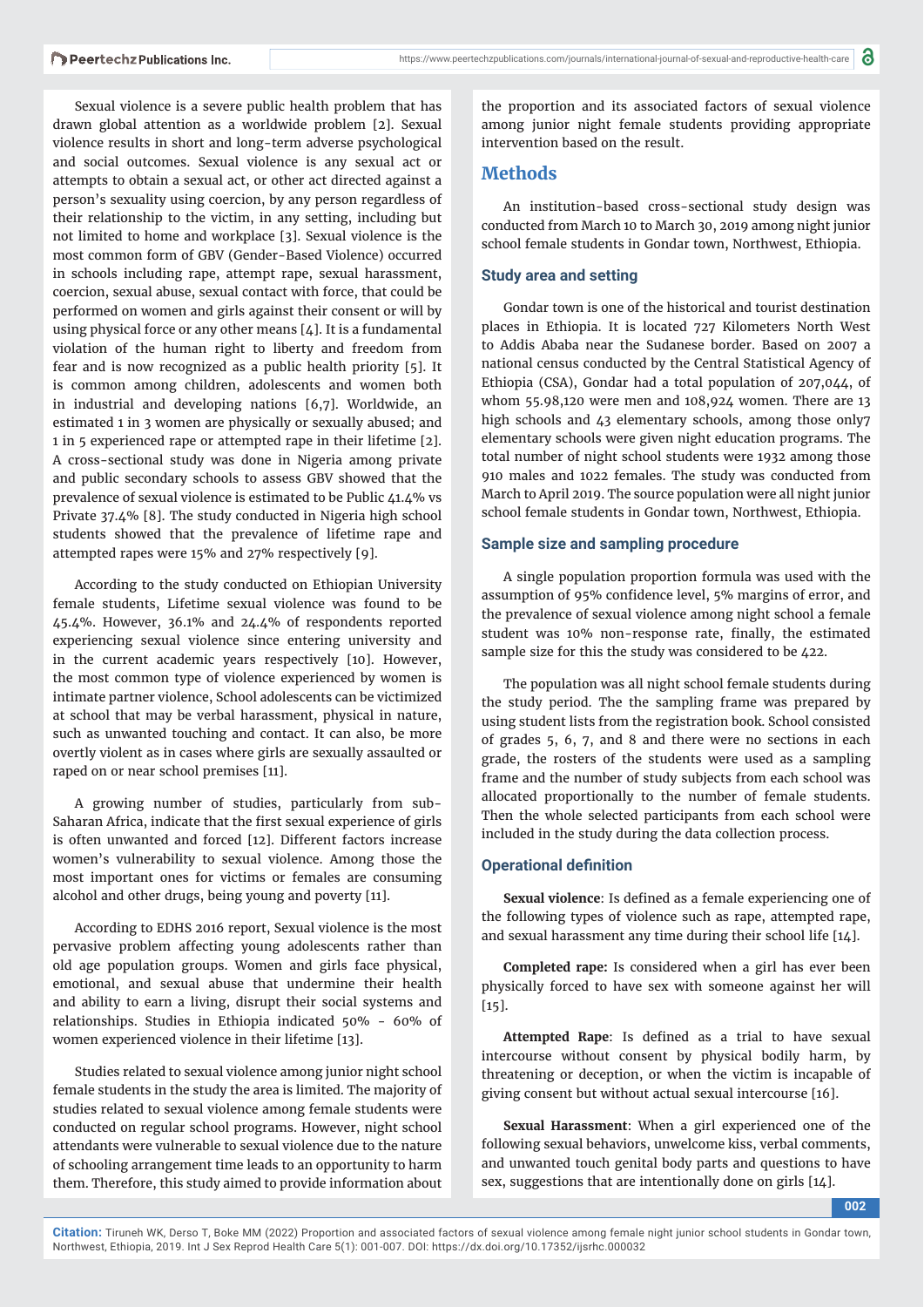#### **Data collection tools and procedures**

A Self-administered structured questionnaire was formulated from different kinds of literature [8,15,17]. The questionnaire includes socio-demographic characteristics, family history, sexual, history, and history of sexual violence performed throughout their school life.

Two supervisors and ten females who were completed grades 10 and 12 were participate in the data collection process after two day's intensive training was given to the data collectors and supervisors on how to conduct the data collection process.

#### **Data quality control**

To assure the quality of the data, the questionnaire was prepared in English version and translated into the local language Amharic for better understanding by the respondents and again retranslated back to English. The questionnaire was pretested among 5% [18] of the study sample size outside of the study area and necessary modification was made accordingly after the pretest result. The data collectors and supervisors were given two days training on data collection technique and procedure Supervision was done by supervisors to check completeness, and consistency of the collected data throughout the data collection period and the overall supervision of data collection processes were done by the principal investigator.

#### **Data processing and analysis**

Each questionnaire was checked manually, coded, and entered into EPI info version 7 and imported to statistical package of social science (SPSS) Version 20.0 for further analysis. The descriptive results expressed using summary statistics such as mean, standard deviation, frequency, and percentage. A binary logistic regression model was fitted to determine the factors associated with sexual violence. Variables with a p-value less than 0.2 in bivariate analysis were entered into multivariable logistic regressions to determine factors independently associated with sexual violence.

The odd ratio with 95% confidence interval was used to determine factors independently associated with sexual violence.

# **Results**

#### **Social-demographic characteristics of the study participants**

A total of 415 female night junior school students in Gondar town participated in this a study giving a response rate of 98.3%. The mean age (SD) of study participants was  $19.3\pm3.1$  year. From the total study participants, the majority of 109 (26.3%) and 107 (25.8%) were grade 5 and 8 students respectively. Regarding the religious status, the majority of the study participants  $394$  (94.7%) were orthodox flowers as well as the majority of respondents 247 (59.5%) were grown in rural areas during childhood period. Majority of study participants 154 (37.1%) were live with their employers. Two hundred and eighty –eight (69.4%) of the participant females had monthly pocket money of <550 Birr Table 1.

**Table 1:** Socio- demographic characteristic of female night junior school students in Gondar town, 2019.

| <b>Variables</b>         | <b>Category</b>              | <b>Frequency</b> | percent |
|--------------------------|------------------------------|------------------|---------|
|                          | 15-19                        | 239              | 57.6    |
| Age                      | $20 - 24$                    | 145              | 34.9    |
|                          | >24                          | 31               | 7.5     |
|                          | Orthodox                     | 393              | 94.7    |
| Religion                 | Muslims Others*              | 13               | 3.1     |
|                          |                              | q                | 2.1     |
| Marital status           | Non married                  | 340              | 81.9    |
|                          | Married                      | 32               | 7.7     |
|                          | Engaged                      | 930              | 7.2     |
|                          | Divorced                     | 13               | 3.1     |
| <b>Educational Level</b> | Grade 5                      | 109              | 26.3    |
|                          | Grade 6                      | 97               | 23.4    |
|                          | Grade 7                      | 102              | 24.6    |
|                          | Grade 8                      | 107              | 25.8    |
| Job status               |                              | 190              | 45.8    |
|                          | <b>Housemaid Hotel</b>       | 85               | 20.5    |
|                          | Daily worker Cleaner         | 82               | 19.8    |
|                          | Others**                     | 47               | 11.3    |
|                          |                              |                  |         |
| Monthly pocket money     | < 550                        | 288              | 69.4    |
|                          | 550-1000                     | 119              | 28.7    |
|                          | >1000                        | 8                | 1.9     |
| Child hood residence     | Rural                        | 247              | 59.5    |
|                          | Urban                        | 168              | 40.5    |
| Currently living with    | Alone                        | 101              | 24.3    |
|                          | Both parents                 | 38               | 9.2     |
|                          | Father/mother/brother/sister | 107              | 25.7    |
|                          | S                            | 154              | 37.1    |
|                          | Employer                     | 15               | 3.7     |
|                          | Others***                    |                  |         |

#### **Socio-demographic characteristics of the family**

The majority of study participants 220 (53%) had parents who were living together, 98 (23.6%) were their parent were separated, 74 (17.8%) were only father/mother alive, and 23 (5.5%) were both mother and their father not alive. Regarding family control status, the majority of study participants 181 (43.6%) was tight followed by 108 (26%) was no control at all. Concerning family monthly income status, in Birr majority of 259 (62.4%) study participants had their family monthly income was below1000 Ethiopian Birr and 54 (13%) study participants had monthly income above 2500 Birr.

#### **Substance use status of study participants**

Among the total study participants, only a few students 5 (1.2%) were reported to chew chat, from those  $4(1%)$  chew once or twice a week. Regarding the drinking status of the study participants, only 41 (9.9%) had drunk alcohol, among those who had drunk alcohol 14 (34.1) had drunk once or three times a month and 10 (24.4%) had drunk alcohol once or three times a week, from the total study participants 16 (3.9%) had boy / girlfriends who drink alcohol. Regarding substance use status like cocaine, shisha all of them did not use it.

#### **Sexual history of study participants**

Among 415 study participants,132 (31.8%) respondents were reported to have started sexual intercourse. Over those reported

**003**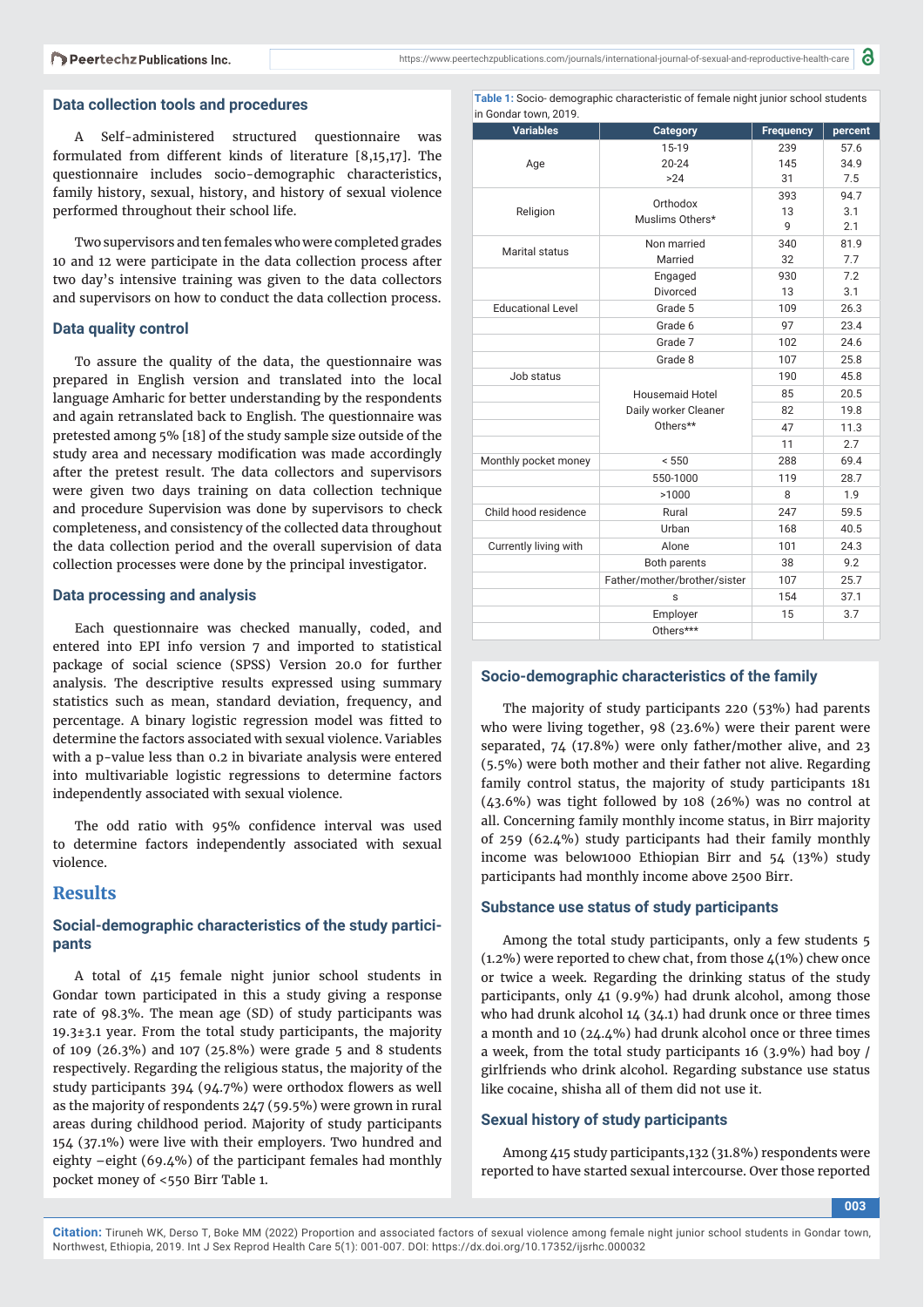to had ever sexual intercourse, majority of 83 (62.9%) of them were found in the age group of 15-19 years and 23(17.4%) of respondents were below the age of 15 years, 22 (19.7%) of respondents were above the age of 18 years. The mean age at sexual initiation was 16.8 ±2.6 SD year. Among those who had ever sexual intercourse, the main reason for sexual initiation was  $\mu$ 1 (31.1%) due to personal desire, 14 (10.6%) of them by force, and through peer pressure 24 (18.3%) Figure 1.

### **The magnitude of various forms of sexual violence among female night junior school students**

Among the total 415-night school female students, only 31 (7.5%) in this study was reported to have been raped at least once in their school life. Regarding the time when the event occurred almost majority 25 (80.6%) of rape cases occurred during night time. The overall prevalence of any form of sexual violence in this study finding was  $263$  216 (63.4%) with 95% CI (57.8, 67.9) Overall 91 (21.9 %) of the participants have faced an attempted rape in their school life. Among those who faced attempted rape, the mechanisms used to escape was mainly by running 25 (27.5%) followed by giving an appointment 21 (23.5%). Mechanisms used to escape from the attempted rape among night junior school female students in Gondar town, 2019 Figure 2.

In concerning sexual harassment at least one form of sexual harassment was reported among 244 (58.8%) from these 135 (32.5%), unwanted sexual Acts/asked to have sex, about 152 (36.6%) faced unwelcome touching of a body part like breast, and 131 (31.6%) faced unwelcome kissing.

#### **Source of information about sexual violence**

Regarding the source of information about various forms of sexual violence, the majority 97 (23.4%) was obtained from mass media such as TV, Radio followed by 90 (21.7%) was obtain from school/teachers, 70 (16.1%) no any source of information, 63 (15.2%) from health professionals, and 50 (12.1%) from family members, 45 (10.8%) from their friends Figure 3.

#### **Factors associated with sexual violence**

To assess the relationship between dependent and independent variables: logistic the regression analysis





a

school female students in Gondar town, 2019.



regarding sexual violence in Gondar town, 2019.

methodwas used. In binary logistic regression analysis childhood residence, and sexually related factors such as had ever sex, distance from home to school, and, alcohol drinking, seen mother beaten by her husband, were associated with sexual violence. whereas, in the multivariable logistic regression analysis, the covariates: being rural childhood residence had ever sex, distance from home to school, were statistically associated with sexual violence among night junior school female students. The odds of experiences sexual violence were decreased by 42% as compared with those who had ever sex as compared with not having sex. (AOR= 0.58, 95% CI (0.362, 0.924). Females who grew up in rural areas during childhood period were 2 times (AOR=1.900, 95% CI 1.245, 2.895) experience sexual violence than those who grew up in urban areas during child-hood period.

The odds of experiencing sexual violence were higher among those who traveled more then 30 minutes from school to home as compared with those traveling less or equal to 30 minutes, (AOR= 2.237,95% CI,1.124,4.452) Table 2.

#### **Discussion**

This study aimed to assess sexual violence among night

**004**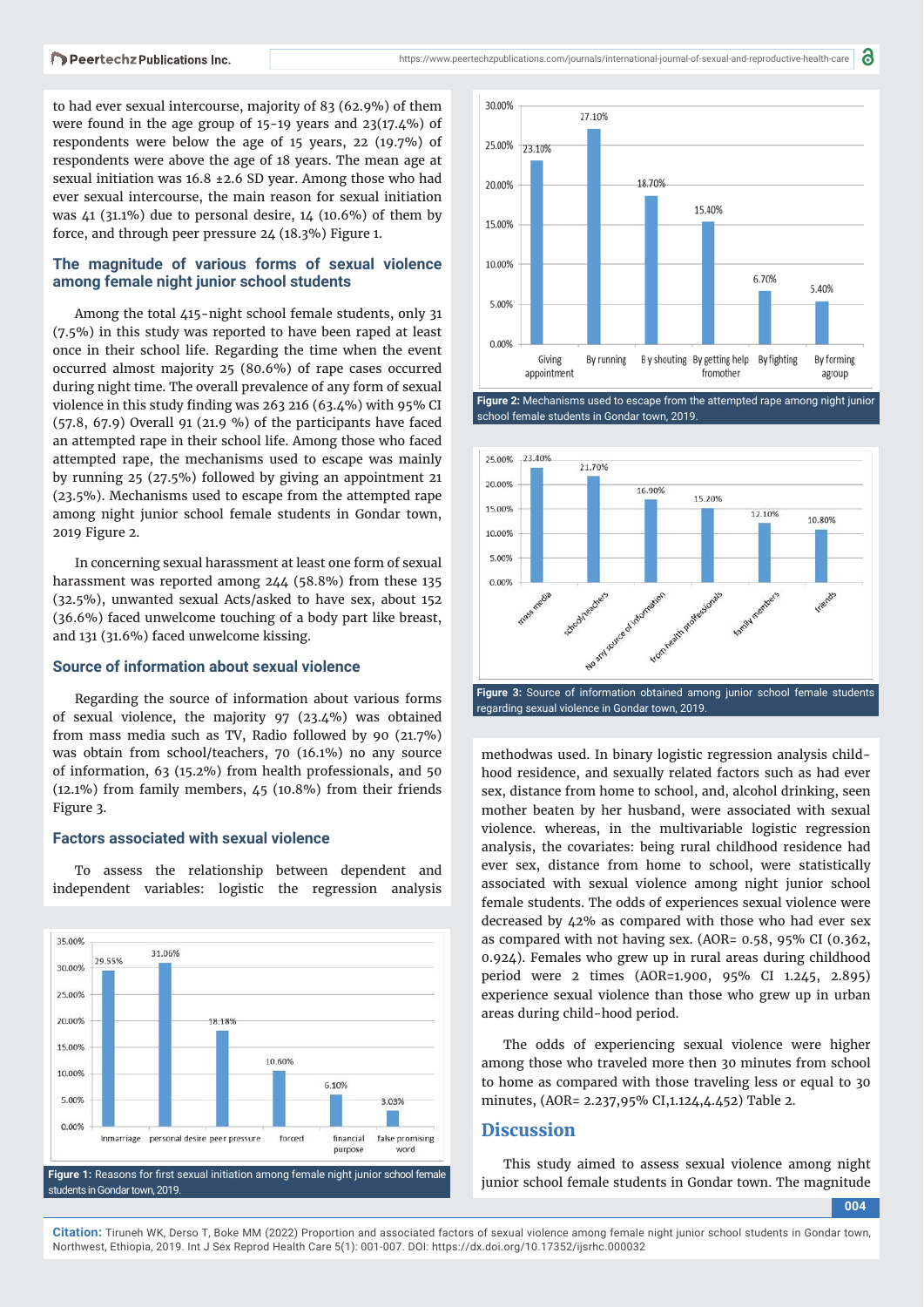**Table 2:** Binary and multiple logistic analyses among associated factors for sexual violence among female night junior school female students in Gondar town, 2019.

| Variables category                                                  |                  | Sexual violence       |                      |                            |                            |         |
|---------------------------------------------------------------------|------------------|-----------------------|----------------------|----------------------------|----------------------------|---------|
|                                                                     |                  | Yes $(\%)$            | No(%)                | COR 95% CI                 | AOR 95% CI                 | P-Value |
| Alcohol drink                                                       | Yes<br><b>No</b> | 12(29.2)<br>251(67.1) | 29(70.7)<br>123(32.) | 0.20(0.126, 1.231)<br>1.00 | 1.05(0.133, 8.31)          | 0.962   |
| Had ever sexual<br>intercourse                                      | Yes<br>No        | 97(73.4)<br>166(58.6) | 35(26.5)<br>117(41.3 | 1.95(0.67,4.28)<br>1.00    | 0.58(0.362, 0.924)         | 0.02    |
| Seen her mother<br>Beaten by her husband                            | Yes<br>No        | 100(53)<br>163(71.4)  | 87(46.5)<br>65(28.5) | 0.45(0.172, 1.485)<br>1.00 | 2.12(0.717,6.277)<br>1.00  | 0.17    |
| Childhood residence<br><b>Rural Urban</b>                           |                  | 175(70.8)<br>88(52.3) | 72(29.1)<br>80(47.6) | 2.20(1.231,3.210)<br>1.00  | 1.900(1.245,2.895)<br>1.00 | 0.003   |
| Distance from home to school<br>$\leq$ 30 $\text{min}$<br>$>30$ min |                  | 244(64.7)<br>19(0.5)  | 133(35.2)<br>19(0.5) | 1.00<br>1.83(1.234,4.351)  | 1.00<br>2.237(1.124,4.452) | 0.000   |

of sexual violence in night Junior school was 63.4%, 95% (CI 57.8, 67.9). Being rural childhood residence had ever sexual intercourse, and traveling distance from school to home had a significant association with sexual violence.

This study result was higher than the study one to assess sexual violence in schools and colleges conducted in Butajira, Dilla, Harare, Bahirdar private college female students with a prevalence of sexual violence was 32.8%, 13.2%, 25%, 37.3% respectively [9,10,19,20].

The possible explanation might be due to the current study being conducted in night school students and different educational levels of study participants, **the** security status of the school compound, students' knowledge and accessibility of information regarding sexual violence and how to protect themselves and night students might be busy may not have enough time to get information by listening to mass media.

In another way, the current study finding is in line with the study conducted in Debark with prevalence of sexual violence was 65.3% [21]. The current study is higher than the study done in Ethiopian university female students with the prevalence of lifetime sexual violence is 45.4%, and Medawolabo University 41.1% of lifetime prevalence of sexual violence and 36.1% and 24.4% of respondents reported experiencing sexual violence since entering university and in the current academic year respectively [8,18,22].

The possible explanation might be due to the difference in age and Socio-cultural status and the difference in the study setting, security status of the school compound and university students were living inside the school compound, but our study students live outside the school compound and attending their education program by traveling a far distance from their school to home as result, they were vulnerable to various forms of sexual violence.

The current study is higher than the study done in Hawassa University female students revealed that the prevalence of sexual violence is 14.3% [12]. The possible explanation is the current study measure sexual violence includes the forms of sexual violence such as rape attempted rape, and harassment in addition the current study is conducted in the night school students but the study was done in Hawassa University female students, sexual violence is considered only in rape cases

and differences in the social-demographic status of study participants as well as difference in security status of the school compound. In this the study being rural childhood residence had ever sexual intercourse and **Travelling** distance from home to school were associated factors of sexual violence among female night school students in the study area. This study found that females who were grown up in rural areas during the childhood period were 2 times more likely to face sexual violence than those who were grown up in urban areas. This finding is supported by a study conducted among university female students [15]. This might be childhood residence is important to develop an awareness of sexual violence and behavioral change regarding protecting themselves. Females who had ever sexual intercourse are 42% less likely to face sexual violence than those females who didn't have ever sexual intercourse. The possible reason might be a way of sexual initiation is due to marriage, since having husbanded or boyfriend is a protective factor considered as guard. A female who traveled more than 30 minutes from school to home was 2 times more likely to face sexual violence than those who travel less or equal to 30 minutes.

This might be since the situation is night traveling far distance is a risk for females for facing sexual violence.

#### **Limitation of the study**

The first limitation although efforts were made to minimize the presence of unreported case since sexual violence is a sensitive issue, respondents may not provide their actual experience it might be underestimating the magnitude of the problem.

The second limitation is the incompleteness of the questionnaire even though a great effort may be done to check its completeness while receiving the questionnaire.

The third limitation of this study is only assessing the proportion of sexual violence only the victim's side or females and it is difficult to conclude for both sexes.

# **Conclusions and recommendations**

This study identified the proportion of sexual violence as 63.4% and was considered relatively high. Being rural childhood residence, traveling distance from school to home

**005**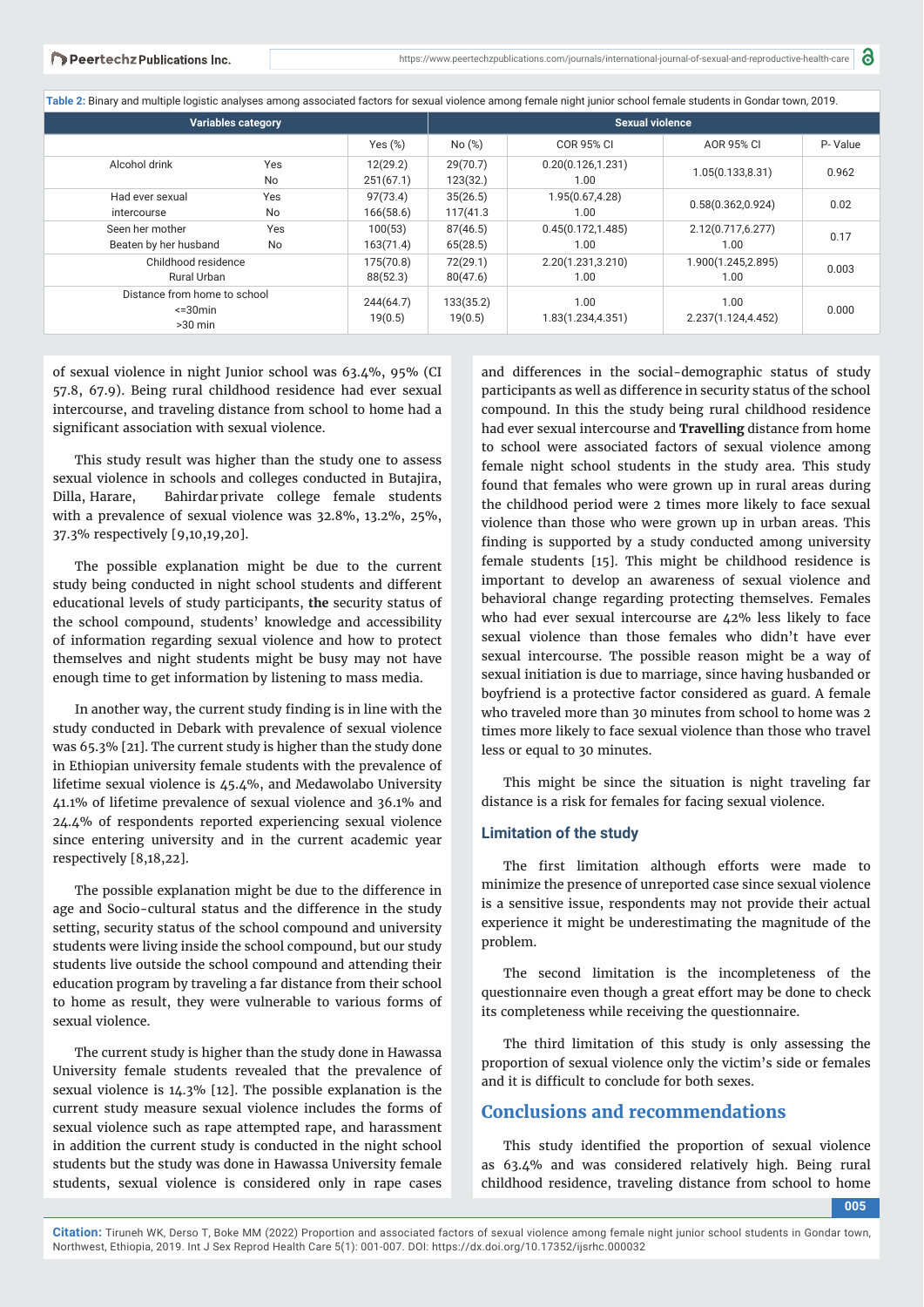and had ever sex were statistically significant factors with sexual violence. Therefore, creating safe routing for their way to school and home is necessary. Using mini media in school to sensitize on how to prevent and protect female students from sexual violence.

Involve interested stakeholders in violence reduction and prevention programs in opening night education programs in all available schools in Gondar town and it should be identifying the gap in violence and setting a strategy to solve this problem.

#### **Declarations**

**Ethical approval and consent to participate:** Ethical clearance was obtained from the Ethical review board of the Institute of the Public The Health University of Gondar. Communication with Gondar town educational bureau and school administrators were made through formal letters obtained from the University of Gondar. After explaining the purpose of the study a voluntary verbal and written informed consent and assent were obtained from the study participants before data collection.

Participants were informed that participation is on a voluntary basis and they can withdraw at any time if they weren't comfortable with the questionnaire.

**Availability of data and material:** All the required data are available in the main document and submitted as reasonable request

**Funding information:** This is part of a master thesis funded by the University of Gondar. This funding organization has no role in the study design, data collection, analysis, decision to publish, or preparation of the manuscript.

#### **Author's contributions**

WK designed the study, developed data collection tools, performed the analysis and interpretation of data. TD and MM participated in the development of the study proposal, analysis, interpretation, and revised drafts of the paper. All authors read and approved the final manuscript.

### **Acknowledgement**

We would like to extend our gratitude thanks to Gondar University, Colleague of Medicine and health science institute of public health for giving ethical clearance and the financial support for this study**.** We are very thankful is extended to Gondar town Education office directorate and school heads for their cooperativeness and provision of supportive letters.

Finally, we would like to thank study participants for their volunteer participation and also data collectors and supervisors for their genuineness and quality of work during data collection.

#### **References**

1. Krug EG, Dahlberg LL, Mercy JA, Zwi AB, Lozano R (2002) World report on health and violence. Geneva: World Health Organization. **Link:** https://bit.ly/3IBLnNv

- 2. Krantz G, Garcia-Moreno C (2005) Violence against women. J Epidemiol Community Health 59. **Link:** https://bit.ly/3vz76C5
- 3. Organization WH (2012) Understanding and addressing violence against women: Intimate partner violence. World Health Organization. **Link:** https://bit.ly/3pyaOYY
- 4. Jewkes R, Sen P, Garcia-Moreno C (2002) Sexual violence. **Link:** https://bit.ly/3HEGmlZ
- 5. Eshetu E (2015) Assessment of sexual harassment and associated factors among grade 9-12 female students at schools in ambo district, Oromia national regional state, Ethiopia. J Preg Child Health 2: 2. **Link:** https://bit.ly/3HLNQDD
- 6. Vienna Declaration and Programme of Action. Adopted by the World Conference on Human Rights, Vienna, 14-25 June 1993, UN Doc. A/CONF. **Link:** https://bit.ly/3IUmAnO
- 7. Roseman MJ, Reichenbach L (2010) International Conference on Population and Development at 15 years: achieving sexual and reproductive health and rights for all? Am J Public Health 100: 403-406. **Link:** https://bit.ly/3KdpdS7
- 8. Naidoo S, Sartorius B, de Vries H, Taylor M (2017) Prevalence and risk factors associated with forced-sex among South African high school students. J Community Health 42: 1035-1043. **Link:** https://bit.ly/3vHIp6q
- 9. Adinew YM, Hagos MA (2017) Sexual violence against female university students in Ethiopia. BMC Int Health Hum Rights. **Link:** https://bit.ly/3Mgnhdv
- 10. Cafo JM, Demisie AS, Abera BB (2014) Assessment of sexual violence and associated factors among high school students in Harari Regional State, Harar Town, Eastern Ethiopia. Science Research 2: 91-97. **Link:**  https://bit.ly/3hCTrBW
- 11. Ohene S-A, Johnson K, Atunah-Jay S, Owusu A, Borowsky IW (2015) Sexual and physical violence victimization among senior high school students in Ghana: Risk and protective factors. Soc Sci Med 146: 266-275. **Link:** https://bit.ly/34fnyw6
- 12. Prinsloo S (2006) Sexual harassment and violence in South African schools. South African Journal Education 306-318. **Link:** https://bit.ly/3hAmgyP
- 13. EDHS E (2016) demographic and health survey 2016: key indicators report. The DHS Program ICF. 2016. **Link:** https://bit.ly/3tAv65k
- 14. Department of Reproductive Health and Research, London School of Hygiene and Tropical Medicine: South African Medical Research Council 2013.
- 15. Henock A, Deyessa N, Abajobir A (2015) Sexual violence and substance use among female students of Mizan-Tepi University, Southwest Ethiopia: A mixed method study. J Womens Health 4: 4. **Link:** https://bit.ly/3IJVqQv
- 16. Sendo E, Meleku M (2015) Prevalence and factors associated with sexual violence among female students of Hawassa University in Ethiopia. Science Postprint 1. **Link:** https://bit.ly/3vEC3EW
- 17. Molla M, Ismail S, Kumie A, Kebede F (2000) Sexual violence among female street adolescents in Addis Ababa, April 2000. Ethiop J Health Dev 389. **Link:** https://bit.ly/3HHGq4D
- 18. Worku A, Addisie M (2002) Sexual violence among female high school students in Debark, northwest Ethiopia. East Afr Med J 79: 96-99. **Link:** https://bit.ly/3hAvHhN
- 19. Shimekaw B, Megabiaw B, Alamrew Z (2013) Prevalence and associated factors of sexual violence among private college female students in Bahir Dar city, North Western Ethiopia. Health 05: 1069-1075. **Link:** https://bit.ly/3vHroJB
- 20. Eshetu E (2015) Assessment of sexual harassment and associated factors among grade 9-12 female students at schools in ambo district, Oromia national regional state, Ethiopia. Sci J Public Health 3. **Link:** https://bit.ly/3IHJkrn

**006**